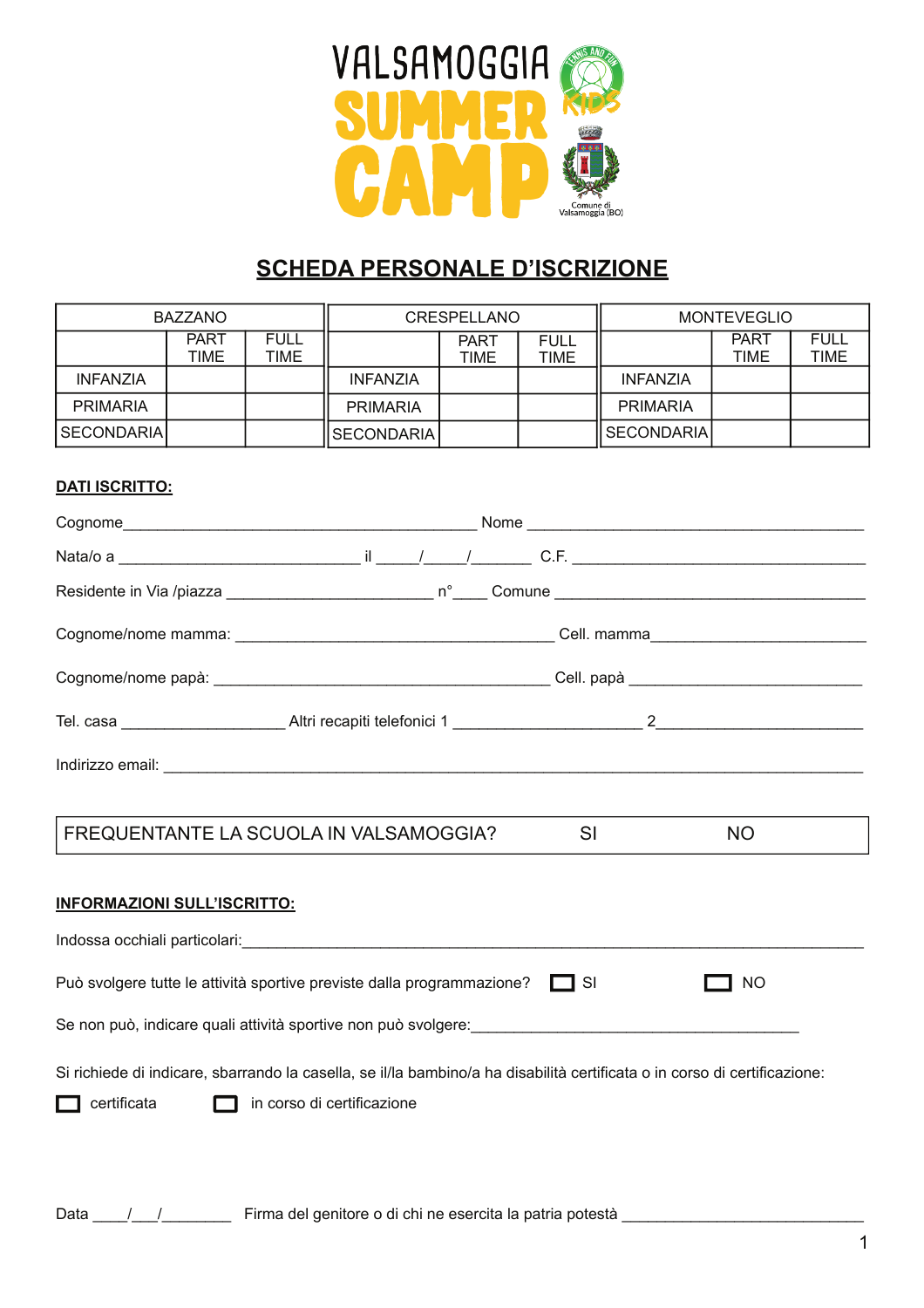### Chiedo che mio figlio/a sia ammesso a frequentare il VALSAMOGGIA SUMMERCAMP 2022 nei seguenti periodi (barrare la settimana richiesta)

| <b>SETTIMANA</b>       | <b>PERIODO</b>  | <b>INFANZIA</b>                | <b>PRIMARIA</b> | <b>SECONDARIA</b> |
|------------------------|-----------------|--------------------------------|-----------------|-------------------|
| 1° settimana           | 06/06 - 10/06   |                                |                 |                   |
| $2^{\circ}$ settimana  | 13/06 - 17/06   |                                |                 |                   |
| 3° settimana           | 20/06 - 24/06   |                                |                 |                   |
| 4° settimana           | 27/06 - 01/07   |                                |                 |                   |
| $5^\circ$ settimana    | 04/07 - 08/07   |                                |                 |                   |
| 6° settimana           | 11/07 - 15/07   |                                |                 |                   |
| 7° settimana           | 18/07 - 22/07   |                                |                 |                   |
| 8° settimana           | 25/07 - 29/07   |                                |                 |                   |
|                        |                 | Sede del servizio: da definire |                 |                   |
| 9° settimana*          | $01/08 - 05/08$ |                                |                 |                   |
| 10° settimana*         | 08/08 - 12/08   |                                |                 |                   |
| 11° settimana*         | 15/08 - 19/08   |                                |                 |                   |
| $12^{\circ}$ settimana | 22/08 - 26/08   |                                |                 |                   |
| 13° settimana          | 29/08 - 02/09   |                                |                 |                   |
| 14° settimana          | 05/09 - 09/09   |                                |                 |                   |

\* Il servizio per le settimane indicate verrà attivato al raggiungimento di un numero minimo di iscritti.

Sono inoltre a conoscenza che:

- non sono previsti RIMBORSI delle tariffe settimanali a fronte di assenze a qualunque titolo verificatesi (malattia, ecc.) per periodi inferiori alla settimana,
- · all'atto dell'iscrizione si deve versare una quota pari a metà dell'importo totale per le settimane prenotate,
- · il SALDO delle quote va effettuato entro il mese precedente l'inizio della settimana d'iscrizione (es. entro giugno se si frequenta a luglio).

Data \_\_\_\_/\_\_\_/\_\_\_\_\_\_\_\_\_\_\_\_\_ Firma del genitore o di chi ne esercita la patria potestà \_\_\_\_\_\_\_\_\_\_\_\_\_\_\_\_\_\_\_\_\_\_\_\_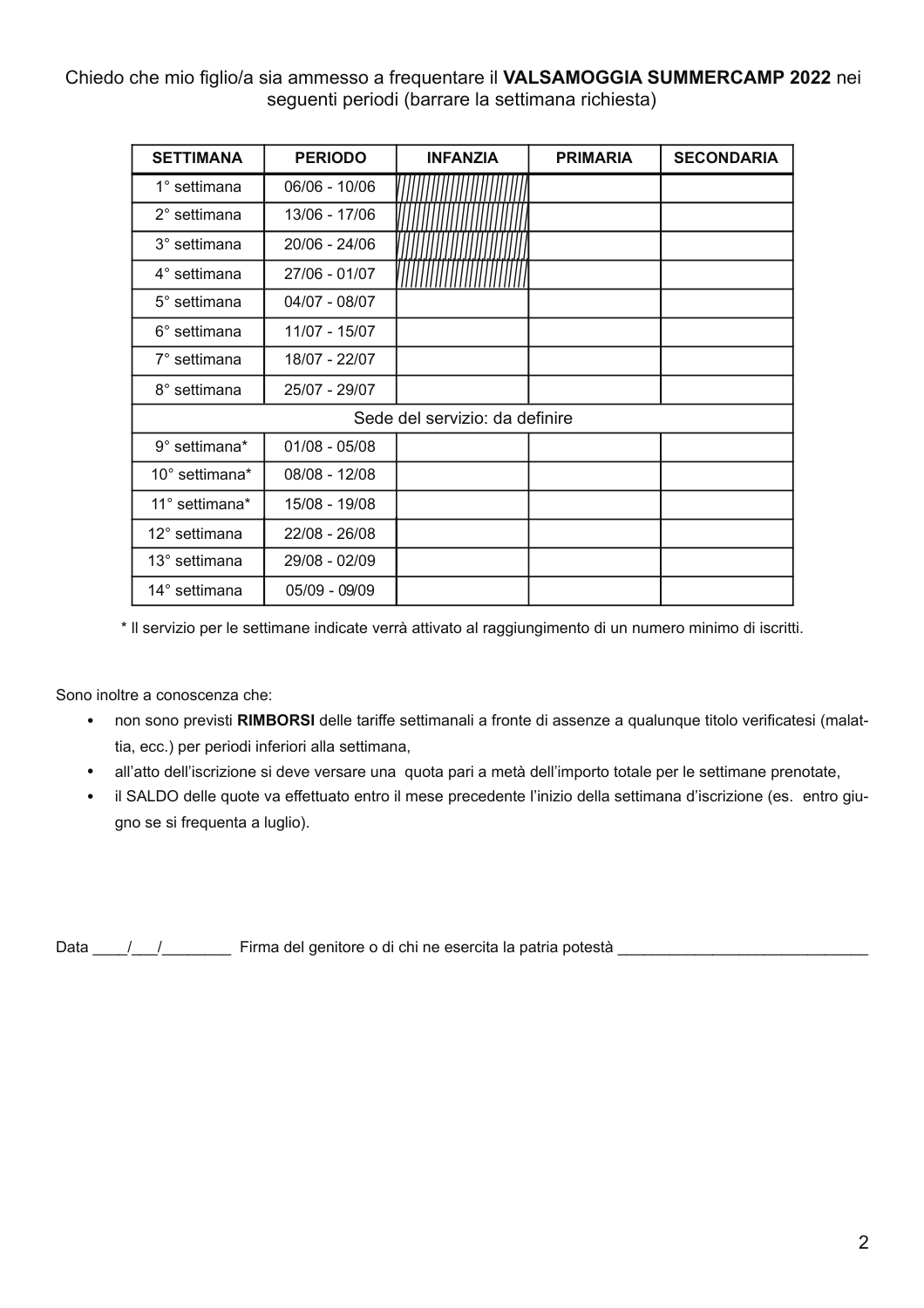### **AUTORIZZAZIONI** AL PERSONALE INCARICATO ALLA VIGILANZA DEL **VALSAMOGGIA SUMMERCAMP 2022**

#### **DATI GENITORE DICHIARANTE:**

| lo sottoscritto/a |        |
|-------------------|--------|
| Nato/a a          |        |
| e residente a     | in via |
|                   |        |
|                   |        |

#### DATI DELL'ALTRO GENITORE O DELL'ALTRA FIGURA ESERCITANTE PATRIA POTESTA':

Nato/a a service a service and a service of the service of the service of the service of the service of the service of the service of the service of the service of the service of the service of the service of the service o

(da compilare solo se domicilio/residenza diversa dal genitore dichiarante) residente a

#### **AUTORIZZO**

la consegna di mio figlio/a alle seguenti persone (solo se maggiorenni) qualora noi genitori non potessimo ritirarlo/a personalmente:

| <b>COGNOME</b> | <b>NOME</b> | <b>GRADO DI PARENTELA</b> | <b>TELEFONO</b> |
|----------------|-------------|---------------------------|-----------------|
|                |             |                           |                 |
|                |             |                           |                 |
|                |             |                           |                 |

Data / / / Firma del genitore o di chi ne esercita la patria potestà

Con la presente sollevo, il personale incaricato a svolgere il suddetto servizio, da ogni responsabilità per eventuali incidenti che dovessero verificarsi dopo l'uscita di mio figlio dal Valsamoggia Summer Camp 2022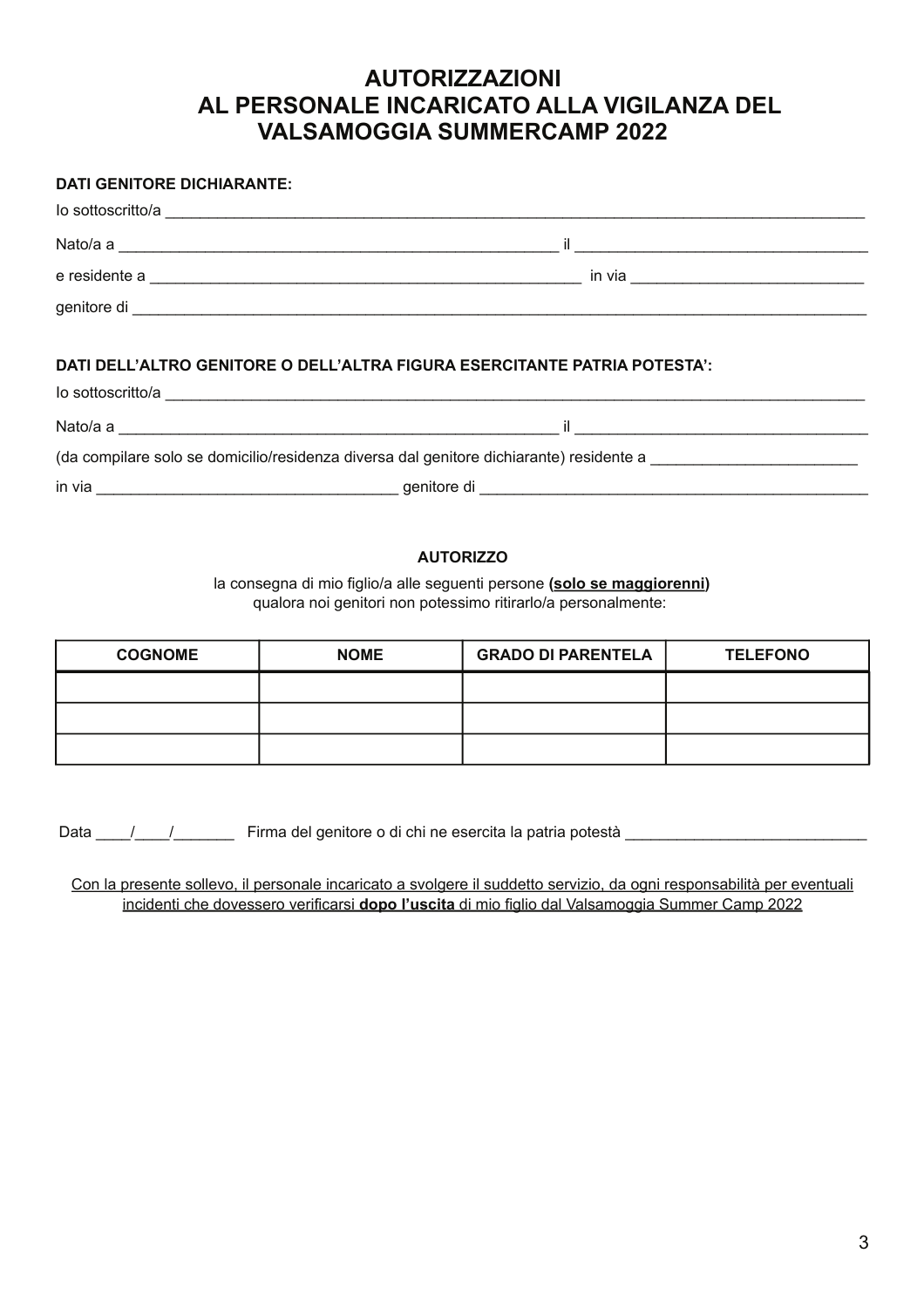#### **AUTORIZZO:**

#### mio figlio/a a partecipare alle uscite a piedi previste nell'ambito della programmazione nel periodo del Valsamoggia Summercamp 2022

Data / / Firma del genitore o di chi ne esercita la patria potestà

II/la sottoscritto/a

□ genitore o titolare della responsabilità genitoriale □ tutore/amministratore di sostegno

del minore

dichiara di aver ricevuto, letto e compreso l'informativa ai sensi degli artt. 13 e 14 del Regolamento UE 2016/679 e, in particolare.

□ autorizza □ non autorizza

a titolo gratuito, entro i limiti di tempo esposti in informativa, anche ai sensi degli artt. 10 e 320 cod. civ. e degli artt. 96 e 97 legge 22.4.1941, n. 633, Legge sul diritto d'autore, alla pubblicazione e/o diffusione in qualsiasi forma delle proprie immagini sul sito internet o sui profili social della società Tennis and Fun S.S.D. a r.l., su carta stampata e/o su qualsiasi altro mezzo di diffusione, nonché autorizza la conservazione delle foto e dei video stessi negli archivi informatici della Società e prende atto che le finalità di tali pubblicazioni sono di carattere informativo ed eventualmente promozionale.

La presente autorizzazione non consente l'uso delle immagini in contesti che pregiudichino la dignità personale ed il decoro della persona ritratta e, comunque, per un uso diverso da quello sopra specificato.

II/la sottoscritto/a, pertanto, dichiara di non aver nulla a pretendere da Tennis and Fun S.S.D. a r.l., in ragione di guanto to sopra indicato e di rinunciare irrevocabilmente ad ogni diritto, azione o pretesa derivante da quanto sopra autorizzato.

La presente liberatoria/autorizzazione potrà essere revocata in ogni tempo con comunicazione scritta da inviare via posta comune o e-mail a info@tennisandfun.it. Inoltre,

 $\Box$  autorizza  $\Box$  non autorizza

Tennis and Fun S.S.D. a r.l. all'invio di comunicazioni di natura promozionale relativamente ai servizi offerti nell'ambito delle attività istituzionali dell'organizzazione.

Qualora l'informativa in oggetto venga firmata da un solo genitore, visti gli artt. 316, comma 1, e 337 ter, comma, 3 del Codice Civile si presuppone la condivisione da parte di entrambi i genitori.

Data <u>behavious</u>

Firma del genitore o titolare della responsabilità genitoriale o del tutore/amministratore di sostegno